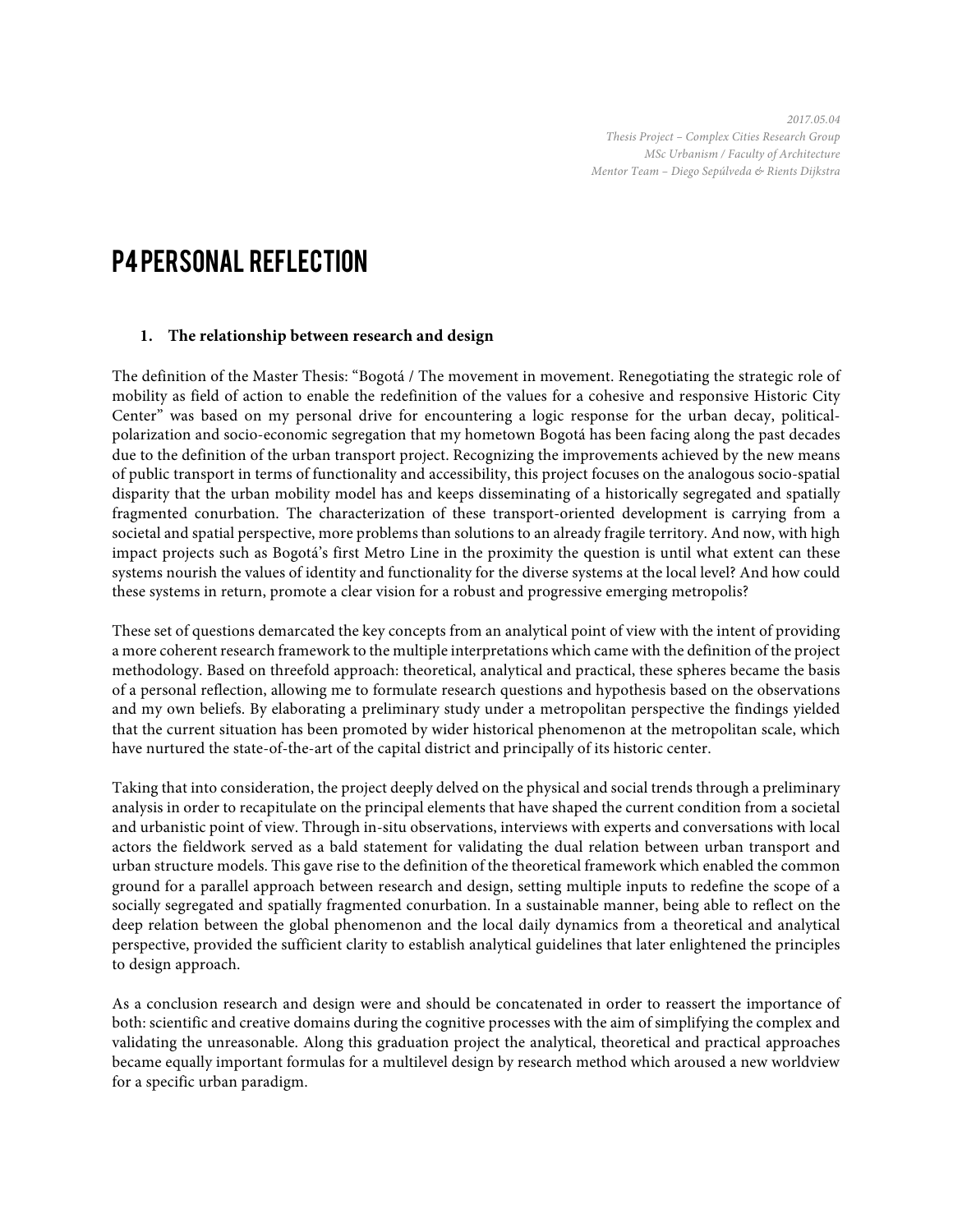### **2. The relationship between the theme of the graduation lab and the subject/case study chosen by the student within this framework (location/object)**

By understanding how the socio-spatial development of our cities and communities has been restricted by market forces or global phenomenon, principally in emerging metropolises of the "miscalled" developing countries, my particular objective along the graduation approach has been broadening up my personal spectrum in order to reach a better understanding of how to provoke actions and reactions that could lean forward the balance between the exclusive and the inclusive, especially in terms of economic opportunities and social justice. Under this perspective being part of the Complex Cities Studio allowed to reach a better understanding between the practical and theoretical, enabling me to recognize the virtues and problematique that an urban regeneration process could bring in the historical center of Bogotá.

The current socio-spatial condition of Bogotá's historic center is the legacy of an inherited territory that has been built upon the shoulders of a civil armed conflict and a strongly polarized political nation. The urban fabric is a vivid statement of a society in transition which express the need for a responsive and more cohesive metropolitan structure. The challenges and opportunities of a city in constant transformation should be sustained by a holistic vision-strategy able to intermingle the values of the local traditional identity with a wider robust and innovative socio-economic environment. In this specific case the mobility (corridors, stations, flows and means) understood as time and space components, became the key element able to on the one hand breakdown the tendencies of decay and on the other, translate the strategic vision into an operative revitalization plan at the local level.

## **3. The relationship between the methodical line of approach of the graduation lab and the method chosen by the student in this framework**

From the very start a preliminary analytical and theoretical perspective allowed me to establish a progressive methodology and methods, that on return constituted the guidelines, principles and concepts of the design line. Shifting from the mere single layer method to the multi-level approach sustained at the final stage the formulation of a strategic urban vision proposed by the project, which ex post materialized on local strategic plans.

In order to achieve this, my systemic framework was conducted based upon the criteria and recommendations provided by my mentors and by the graduation lab itself. As the theoretical findings were reaching a higher level of definition the analytical instruments became the most relevant means for bridging the gap between the realities and the expectations. This first glimpse of a possible outcome enhanced my personal drive for establishing a lively debate around the topic of urbanism in relation to mobility. However, putting into the same perspective the different approaches from a practical and theoretical foundation was not always easy. Ultimately it aroused a challenging opportunity for revaluating the role of strategic planning and design in the definition of the emerging metropolitan model, reaffirming the importance between research and design, both in the academy and professional life.

#### **4. The relationship between the project and the wider social context**

As it was mentioned above 'Bogotá / The movement in movement. Renegotiating the strategic role of mobility as field of action to enable the redefinition of the values for a cohesive and responsive Historic City Center" was based on my personal drive for encountering a logic response for the urban decay, political- polarization and socio-economic segregation that my hometown Bogotá has been facing along the past decades due to the definition of the urban transport project.